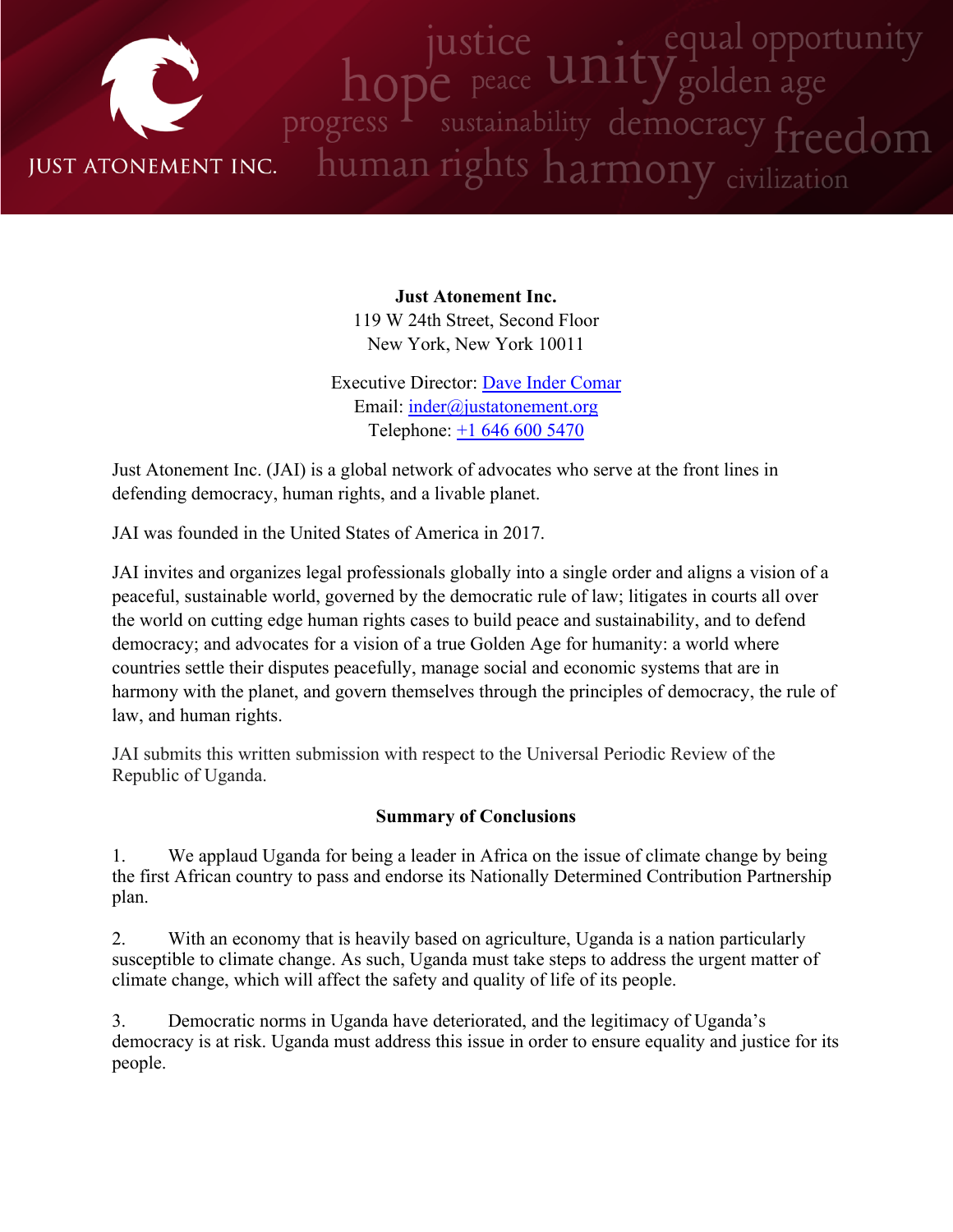

4. The LGBTQ+ community faces persecution in Uganda, as relations between same-sex people violate criminal law and recent legislation makes it difficult for members of the LGBTQ+ community to obtain safety, equality, and justice. As such, Uganda must take action to protect the rights of those in the LGBTQ+ community and repeal any legislation that is discriminatory and harmful to this group.

5. We commend the Constitutional Court of Uganda for protecting people'<sup>s</sup> freedom to assemble by declaring unconstitutional section 36 of the Police Act.

6. The Ugandan governmen<sup>t</sup> has violated the freedoms of press and assembly. The governmen<sup>t</sup> must cease these violations and make reforms to protect these freedoms.

7. Ugandan governmen<sup>t</sup> agencies have allegedly engaged in unlawful killings and torture. Reforms must be implemented to ensure that this does not happen and that those who engage in this unlawful behavior are held accountable.

8. Prisoners in Uganda face inhumane conditions. Uganda must pass prison reform in order to afford its prisoners with the dignity deserved by all human beings.

9. Uganda is in the minority of states that employ capital punishment. Uganda should either abolish capital punishment or reduce its usage to only the worst offenses.

## **Analysis**

## *Climate Change*

10. **The breakdown and collapse of the Earth'<sup>s</sup> climate system is imminent and may have already commenced.** Climate change threatens the lives and freedoms of the people of Uganda. Climate change in Uganda is expected to increase by up to 1.5 degrees Celsius in the next 20 years and up to 4.3 degrees Celsius by the year 2080. These changes will cause volatility in Uganda'<sup>s</sup> rainfall and temperature, and could have <sup>a</sup> potentially devastating effect on water resources, food security, human health, and infrastructure.

11. Life in Uganda is likely to be heavily impacted by climate change. Agriculture is the country'<sup>s</sup> economic backbone. The environment and natural resource sectors contribute 55% of total gross domestic product to Uganda'<sup>s</sup> economy. Thus, climate change in Uganda will disrupt an economy that is particularly dependent on environmental factors.

12. As a low-income country,<sup>1</sup> climate change will heavily impact Uganda's most poor and vulnerable. Climate change will lead to increased poverty and food insecurity, and it will affect the quality of life for all, especially for those who work in environmental and natural resource sectors.

13. Climate change is also likely to affect Lake Victoria, as there is evidence that it has been doing so for the pas<sup>t</sup> 10 years. Lake Victoria is one of the world'<sup>s</sup> largest tropical lakes and the

<sup>&</sup>lt;sup>1</sup> https://worldpopulationreview.com/country-rankings/poorest-countries-in-the-world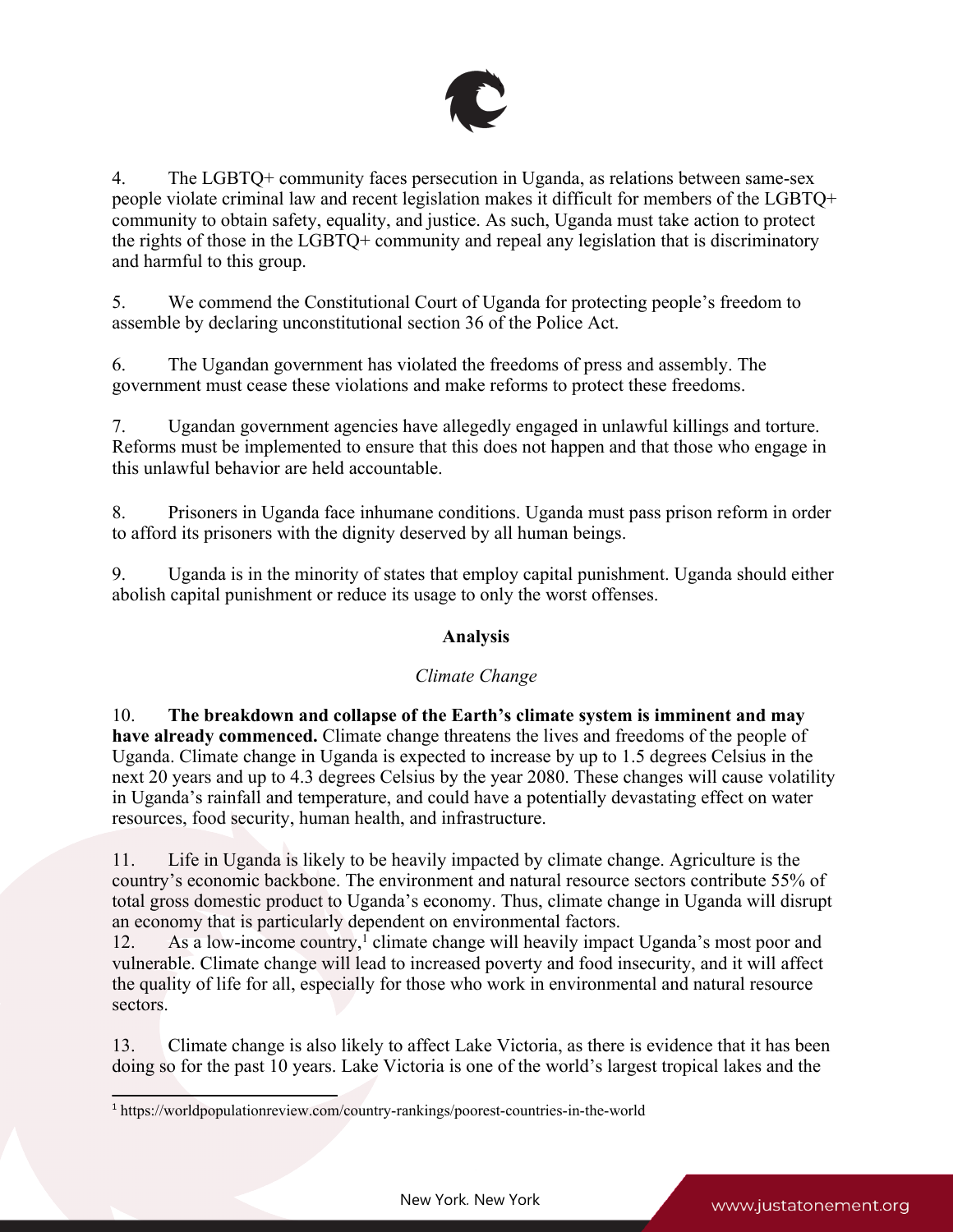

source for the Nile river. Climate change could cause this lake to dry up, which would in turn result in devastating water shortages for the Ugandan people. The drying of Lake Victoria would also have other crippling effects. Uganda would lose its primary source of hydroelectricity, the fishing industry of Kenya and Tanzania could collapse, and the livelihoods of approximately 40 million people living in the Victoria basin would be impacted.

14. In June of 2018, Uganda developed and endorsed its Nationally Determined Contribution Partnership plan to deliver on commitments made under the Paris Agreement. It was the first African country to do so. Some key commitments in this plan include reducing greenhouse gas emissions by 22% by 2030, building climate resilience, and reducing vulnerability of climate sensitive sectors. We applaud Uganda for putting together this plan, and encourage Uganda to continue to lead in Africa on the issue of climate change.

#### *Recommendations*

15. Uganda should continue to confront the effects of climate change in order to suppor<sup>t</sup> the safety and quality of life of its people. The International Covenant on Civil and Political Rights recognizes <sup>a</sup> right to life, and this right could be infringed in Uganda if the governmen<sup>t</sup> does not take the appropriate steps to mitigate the effects of climate change.

16. Although Uganda has taken many steps to mitigate climate change, these steps fall short of what is necessary to protect the human rights of its people. Uganda should continue to lead on climate change reform to ensure <sup>a</sup> safer and healthier future for its people.

17. Uganda should work with other bordering countries of Lake Victoria, including Kenya and Tanzania, to protect the lake from the devastating impacts climate change may have on it and the people whose livelihoods depend on it.

#### *Democracy*

18. Although Uganda holds regular elections, the credibility of Ugandan democracy has deteriorated over time, as abuse by police forces, censorship of the media, and manipulation of state resources have allowed the country'<sup>s</sup> ruling party, the National Resistance Party, to retain power.

19. Leaders of opposition parties and political movements are often arrested in Uganda. For example, Bobi Wine, <sup>a</sup> parliament member and leader of the People Power group, was placed under house arrest preceding <sup>a</sup> press conference he planned to hold. Intimidation from governmen<sup>t</sup> forces puts pressure on democracy, and delegitimizes its basic principles.

20. Not all Ugandan people are eligible to participate in Ugandan government. Specifically, the interests of certain ethnic groups and minorities are not well-represented in the Ugandan political process. Due to heavy discrimination and persecution, the LGBTQ+ community is not represented in Ugandan politics.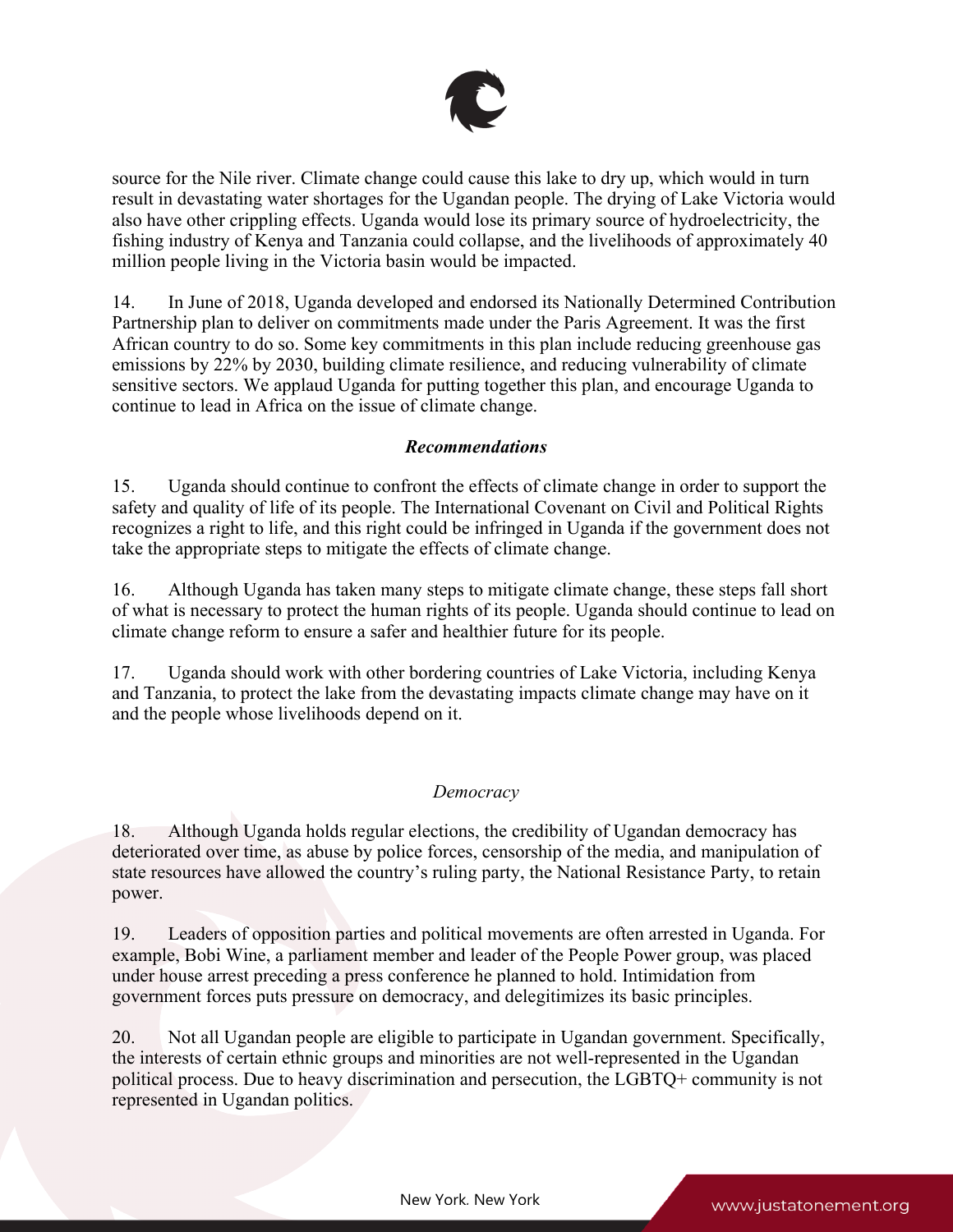

#### *Recommendations*

21. The protection of the rule of law and participation of all peoples in the political process are core rights under the International Covenant on Civil and Political Rights, to which Uganda is <sup>a</sup> party. Further, Article 13 of the African Charter on Human and Peoples' Rights protects the right of all citizens to participate freely in their government. When democracy works effectively, it promotes the equality of all people and gives <sup>a</sup> voice to those who may otherwise be voiceless. As such, Uganda must commit do improving democratic norms.

22. Uganda must end tactics that repress democratic political participation, including police intimidation, censorship, and manipulation of state resources.

23. Uganda must reform its electoral system so that all people can freely participate, including underrepresented minorities and the LGBTQ+ community.

# *LGBTQ+ Rights*

24. The LGBTQ+ community in Uganda faces heavy discrimination and persecution. In Uganda, same-sex relations are illegal, and Uganda punishes "carnal knowledge" among people of the same sex with up to life in prison.

25. In May of 2021, Uganda'<sup>s</sup> parliament adopted the Sexual Offenses Bill 2019. Although there are some provisions in the bill designed to protect victims of sexual violence, such as harsher punishments for sexual offenders and protection for victims at the trial stage, the bill also criminalizes behavior for entire groups of people. Gay rights activists in Uganda fear that this is <sup>a</sup> backdoor reintroduction of the 2013 Homosexuality Bill.

26. The Sexual Offenses Bill criminalizes sexual acts between consenting adults while allowing some nonconsensual acts to go unpunished. The bill removed <sup>a</sup> provision that clarified that consent can be withdrawn "at any time before or during the performance of <sup>a</sup> sexual act."

27. The Sexual Offenses Bill criminalizes "unnatural offenses", by which is meant sexual acts between same-sex people. Criminalization of same-sex acts places barriers on LGBTQ+ survivors of sexual violence to seek help or pursue legal action.

28. During the COVID-19 pandemic, security forces used the excuse of controlling the spread of COVID-19 to arbitrarily arrest and detain dozens of people from the LGBTQ+ community.

# *Recommendations*

29. Uganda must take <sup>a</sup> stand against the persecution of individuals in the LGBTQ+ community. The United Nations Human Rights Council has passed resolutions calling for equal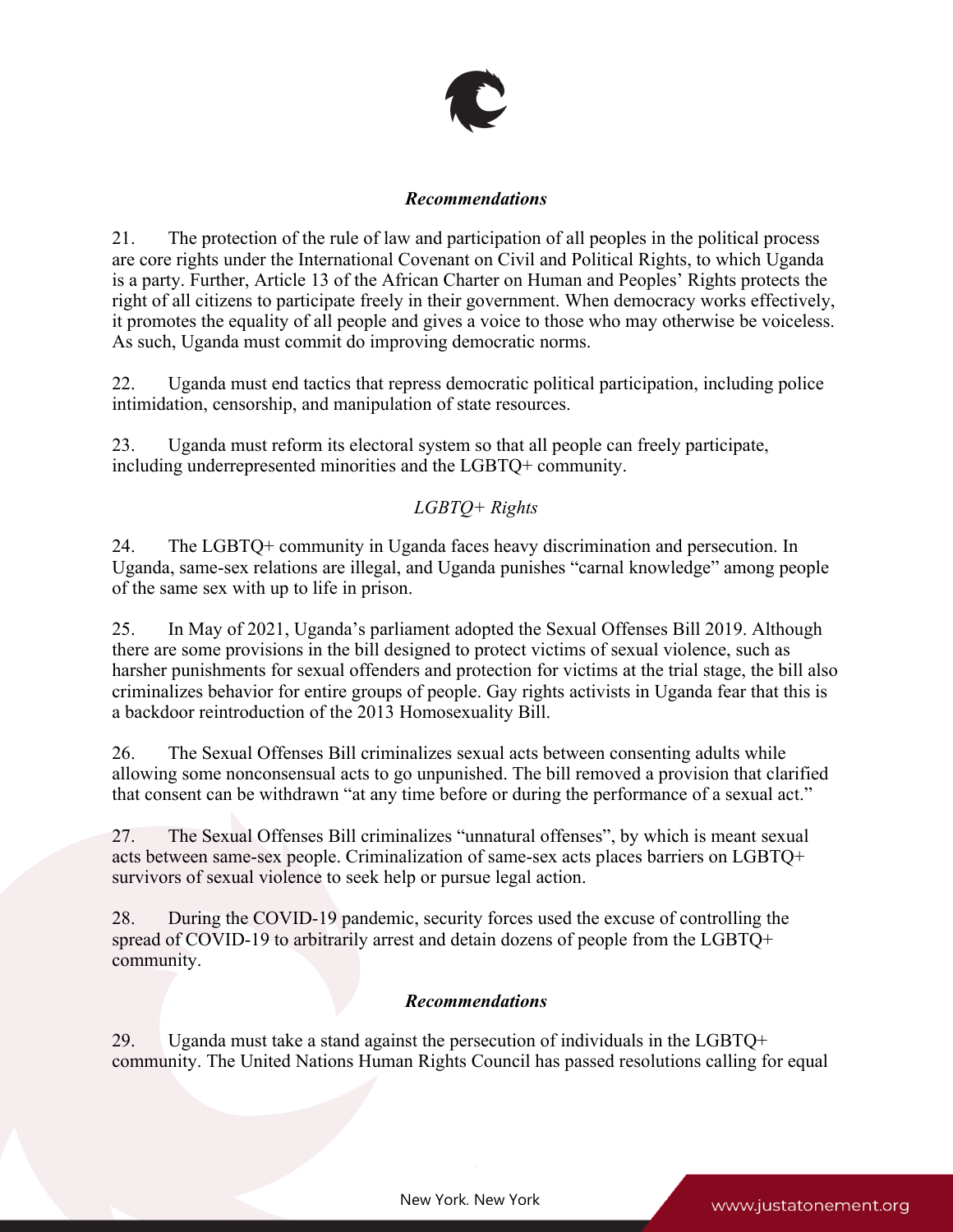

rights for the LGBTQ+ community. <sup>2</sup> Uganda must decriminalize consensual same-sex relations and take steps toward reform in order to ensure equal rights for all people regardless of sexual orientation.

30. The Ugandan parliament must repeal the Sexual Offenses Bill. This bill criminalizes the existence of specific groups of people, and it directly affronts their safety and opportunities to attain justice and equality.

# *Freedom of the Press and Assembly*

31. Freedom of the press has been under attack in Uganda. Specifically, the Ugandan governmen<sup>t</sup> has imposed regulations on blogs and website owners requiring them to have authorization to pos<sup>t</sup> blogs and websites.

32. On May 30th of 2020, the Constitutional Court of Uganda declared section 36 of the Police Act to be unconstitutional. This act allowed police to use unlimited force in dispersing crowds with no liability for death or injuries. We commend the Constitutional Court for protecting the people'<sup>s</sup> freedom to assemble.

## *Recommendations*

33. Under Article 19 of the ICCPR, individuals have the right to free speech and expression. These freedoms are central to the establishment of democracy and the recognition of human rights. Uganda should adhere to this by repealing any regulations that hinder the freedom of expression and by reforming its laws to allow people to peaceably assemble with minimal governmen<sup>t</sup> interference.

# *Unlawful Killings and Torture*

34. There have been numerous reports of unlawful killings by Ugandan governmen<sup>t</sup> agencies, including some killings due to torture.

35. Although Ugandan law prohibits torture, there were many credible reports that Ugandan security forces engaged in this behavior.

36. Security forces have unlawfully killed at least 66<sup>3</sup> people since March 2020, and at least twelve of these people were killed for violating COVID-19 regulations.

37. Activist Kakwenza Rukirishaija claims to have been tortured by military police. He was arrested in April and September of 2020 and held under the charges of "committing negligent acts likely to spread infectious disease" and inciting violence and promoting sectarianism. Both

<sup>2</sup>A/HRC/Res/32/2

https://www.un.org/en/ga/search/view\_doc.asp?symbol=A/HRC/RES/32/2

<sup>3</sup> https://www.amnesty.org/en/countries/africa/uganda/report-uganda/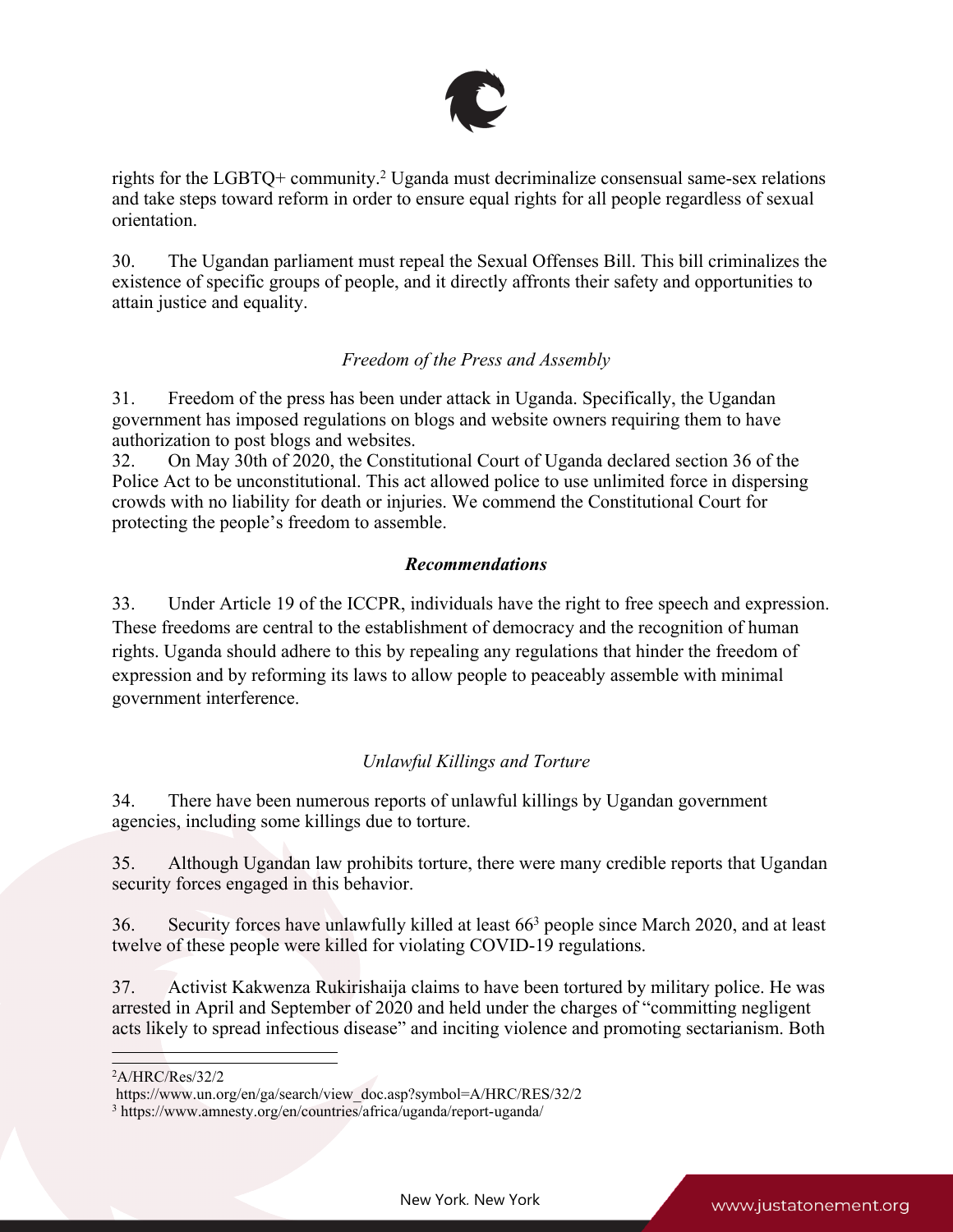

of these arrests were related to <sup>a</sup> book he had written which criticized the President and Ugandan government.

38. Francis Zaake was arrested in April of 2020 after being charged with disobeying COVID-19 regulations. He claims to have been tortured for several days, and in May of 2020 <sup>a</sup> video surfaced from Lubaga Hospital in Kampala, in which he appeared with his face swollen.

#### *Recommendations*

39. Torture and unlawful killings directly violate international law. Ugandan governmen<sup>t</sup> agencies must end this behavior as applicable, and reform must be implemented to ensure that those who engage in unlawful killing and torture are held accountable. We call on the Ugandan governmen<sup>t</sup> to investigate whether human rights violations were committed against Kakwenza Rukirishaija and Francis Zaake and to protect and defend the human rights of activists in Uganda.

#### *Prisons*

40. Many prisoners in Uganda experience human rights violations which include but are not limited to cruel and inhumane treatment from wardens, corrup<sup>t</sup> labor practices, poor living conditions, and inadequate healthcare.

41. Prisons nationwide operate at 224 percen<sup>t</sup> capacity, which is well above international standards. In one prison visited by the Human Rights Watch, the capacity was being operated at 3,200 percent. 4

42. Disease control in Ugandan prisons continues to be <sup>a</sup> problem, <sup>a</sup> problem that was exacerbated by the COVID-19 pandemic. HIV rates in Ugandan prisons is 11 percent, which is twice the international average. Controlling the COVID-19 pandemic in Ugandan prisons was particularly hindered by the fact that thousands were jailed for violating COVID-19 guidelines.

## *Recommendations*

43. Uganda must take steps to reform its prisons. Article 10 of the ICCPR provides that all persons "shall be treated with humanity and with respec<sup>t</sup> for the inherent dignity of the human person." Uganda should improve conditions for prisoners so that they may retain the dignity and quality of life that should be afforded to all humans.

## *Death Penalty*

<sup>4</sup> https://www.hrw.org/report/2011/07/14/even-dead-bodies-must-work/health-hard-labor-and-abuse-ugandanprisons